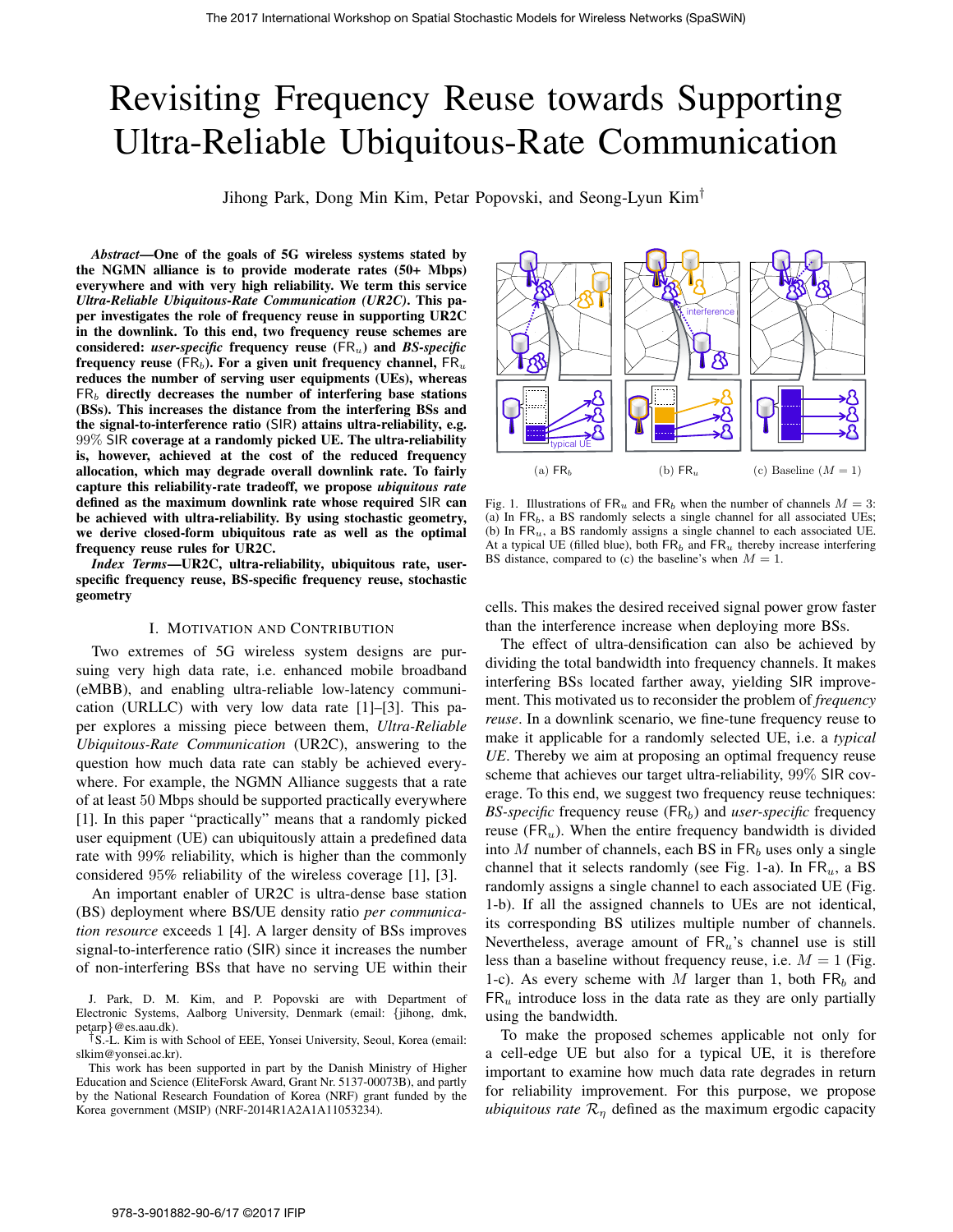that guarantees a target  $\eta$  SIR coverage probability for a given SIR threshold t. For instance,  $\mathcal{R}_{0.99}$  for unit resource allocation is  $0.99 \cdot \log_2(1+t)$  bps, where t is given by taking the inverse function of SIR coverage probability to the target *reliability constraint equation*  $Pr(SIR \ge t) = 0.99$ .

In this respect, we utilize stochastic geometry, and provide the closed-form downlink ubiquitous rate at a typical UE. Its derivation follows in part from preceding works that provide closed-form downlink SIR coverage at a typical UE in a form of a hypergeometric function [5], [6]. However, inverting a hypergeometric function to solve the reliable constraint equation is not analytically viable. We instead propose novel closed-form SIR bounds by using a hypergeometric function transformation technique, and thereby derive the desired ubiquitous rate in a closed form. Based on this result, we optimize  $FR_b$  and  $FR_u$  with respect to M, and investigate how to achieve the UR2C's target 50 Mbps ubiquitous rate with 99% reliability under different deployment density scenarios.

The contributions of this paper are summarized as follows.

- Optimized frequency reuse designs for UR2C are proposed (see Proposition 3 with Figs. 3 and 4).
- Closed-form ubiquitous rates and SIR reliabilities under the frequency reuse schemes are derived (Proposition 2).
- Closed-form SIR reliability approximation for UR2C as well as closed-form SIR reliability bounds are provided (Lemmas 2 and 3).

## II. SYSTEM MODEL

In a downlink cellular network, BSs are uniformly distributed with density  $\lambda_b$ , resulting in a homogeneous Poisson point process (PPP). Independently, UEs are also uniformly distributed with density  $\lambda$ , leading to another homogeneous PPP with density  $\lambda$ . Each UE associates with the nearest BS, forming a Poisson-Voronoi tessellation [7].

The entire frequency bandwidth W is divided into  $M_i$  channels, where hereafter the subscript  $i \in \{b, u, o\}$ , respectively, denotes  $FR_b$ ,  $FR_u$ , and a baseline model. In  $FR_b$ , each BS randomly selects a single frequency channel, and serves its associated UEs only via the selected channel. In  $FR_u$ , a BS randomly assigns a single channel to each of its associated UE, and serves them respectively through the UEs' assigned channels. In the baseline, BSs neglect frequency reuse, and serve their associated UEs by using the entire bandwidth, i.e.  $M<sub>o</sub> = 1$ . For all cases, multiple UEs using the same bandwidth are served by the BS through an equal TDMA allocation.

A BS occupies each channel when at least a single UE is served via the channel; otherwise, the channel remains void for that BS and the BS is considered inactive. For  $\lambda$  density of UEs served by a BS via a single channel, the BS's corresponding *channel occupancy probability*  $p_c(\lambda)$  is given as  $p_c(\lambda) \approx 1$  –  $(1 + \lambda / [3.5\lambda_b])^{-3.5}$  [8], which is a monotone increasing (or decreasing) function of  $\lambda$  (or  $\lambda_b$ ). In sparse networks  $\lambda_b/\lambda \rightarrow$ 0,  $p_c(\lambda)$  becomes 1, while for ultra-dense networks  $\lambda_b/\lambda \rightarrow$  $\infty$ ,  $p_c(\lambda)$  decreases towards 0 at the rate  $\lambda/\lambda_b$  [4].

For each non-void channel, a BS allocates unity power, and transmits signals. The transmitted signals experience path-loss

TABLE I LIST OF NOTATIONS

| <b>Notation</b><br><b>Meaning</b><br>$FR_h$ , $FR_u$<br>BS/User-centric frequency reuse<br>W<br>Total frequency bandwidth<br># Channels where $i \in \{b, u, o\}$ resp. for $FR_b$ , $FR_u$ and baseline<br>$M_i$<br>$SIR(M_i)$<br>SIR under $M_i$ number of channels<br># UEs sharing the same BS and channel with a typical UE<br>$N_i$<br>$\mathcal{P}_t(M_i)$<br>SIR reliability with SIR threshold $t$<br>Target SIR reliability; e.g. 0.99 for 99% SIR reliability<br>$\eta$<br>Average rate, given as $W/M_i \cdot \mathsf{E}[1/N_i] \cdot \log(1+t)$<br>$R_t(M_i)$<br>Ubiquitous rate, maximum avgerage rate s.t. $\mathcal{P}_t(M_i) > \eta$<br>$\mathcal{R}_n(M_i)$<br>$\lambda_h, \lambda$<br>BS and UE densities<br>Channel occupancy probability for serving UE density $\lambda$<br>$p_c(\lambda)$ |  |  |  |
|------------------------------------------------------------------------------------------------------------------------------------------------------------------------------------------------------------------------------------------------------------------------------------------------------------------------------------------------------------------------------------------------------------------------------------------------------------------------------------------------------------------------------------------------------------------------------------------------------------------------------------------------------------------------------------------------------------------------------------------------------------------------------------------------------------------|--|--|--|
|                                                                                                                                                                                                                                                                                                                                                                                                                                                                                                                                                                                                                                                                                                                                                                                                                  |  |  |  |
|                                                                                                                                                                                                                                                                                                                                                                                                                                                                                                                                                                                                                                                                                                                                                                                                                  |  |  |  |
|                                                                                                                                                                                                                                                                                                                                                                                                                                                                                                                                                                                                                                                                                                                                                                                                                  |  |  |  |
|                                                                                                                                                                                                                                                                                                                                                                                                                                                                                                                                                                                                                                                                                                                                                                                                                  |  |  |  |
|                                                                                                                                                                                                                                                                                                                                                                                                                                                                                                                                                                                                                                                                                                                                                                                                                  |  |  |  |
|                                                                                                                                                                                                                                                                                                                                                                                                                                                                                                                                                                                                                                                                                                                                                                                                                  |  |  |  |
|                                                                                                                                                                                                                                                                                                                                                                                                                                                                                                                                                                                                                                                                                                                                                                                                                  |  |  |  |
|                                                                                                                                                                                                                                                                                                                                                                                                                                                                                                                                                                                                                                                                                                                                                                                                                  |  |  |  |
|                                                                                                                                                                                                                                                                                                                                                                                                                                                                                                                                                                                                                                                                                                                                                                                                                  |  |  |  |
|                                                                                                                                                                                                                                                                                                                                                                                                                                                                                                                                                                                                                                                                                                                                                                                                                  |  |  |  |
|                                                                                                                                                                                                                                                                                                                                                                                                                                                                                                                                                                                                                                                                                                                                                                                                                  |  |  |  |
|                                                                                                                                                                                                                                                                                                                                                                                                                                                                                                                                                                                                                                                                                                                                                                                                                  |  |  |  |

attenuation with the exponent  $\alpha > 2$  and Rayleigh fading with unit mean. Noise power is assumed to be much smaller than interference, and is thus neglected as in [4]–[6].

# III. PROBLEM FORMULATION: UBIQUITOUS RATE MAXIMIZATION

At a typical UE, the reliability of SIR  $P_t(M_i)$  when there are  $M_i$  channels is defined as:

$$
\mathcal{P}_t(M_i) := \Pr\left(\mathsf{SIR}(M_i) \ge t\right) \tag{1}
$$

where  $\text{SIR}(M_i)$  is the SIR with  $M_i$ , elaborated in Section IV. Note that  $P_t(M_i)$  is a monotone increasing function of  $M_i$ . As  $M_i$  increases, interfering BSs become located farther away, which thereby improves  $\text{SIR}(M_i)$  and so does  $\mathcal{P}_t(M_i)$ .

Increasing  $M_i$ , however, may decrease data rate since it reduces per-UE resource allocation at least by  $M_i$ . Precisely, the typical UE's downlink rate  $R_t(M_i)$  is given as

$$
R_t(M_i) := \underbrace{\frac{W}{M_i} \cdot \mathsf{E}\left[\frac{1}{N_i}\right]}_{\text{resource allocation}} \cdot \underbrace{\log_2(1+t)}_{\text{spectral efficiency}}
$$
(2)

where  $N_i$  is the number of UEs served by the same BS via the same channel as the typical UE's.

The first term of resource allocation  $W/M_i$  in (2) indicates the maximum resource allocation per UE when a BS serves only a single UE, which is reduced by  $1/M_i$ . The actual resource allocation to a typical UE is  $E[1/N_i]$  portion of  $W/M_i$  since the maximum amount is equally allocated to the multiple UEs sharing the same channel and BS with the typical UE's. According to [8], the reciprocal of  $E[1/N_i]$  can be calculated by multiplying (i) the density of common UEs using the same channel as the typical UE's and (ii) average cell size of the BSs serving such common UEs. In  $FR<sub>b</sub>$ , each BS utilizes only a single channel, so the entire UEs with density  $\lambda$  become the common UEs. Next, the density of the BSs serving the common UEs is  $p_c(\lambda)\lambda_b$ . The average size of cells having the common UEs then becomes  $1/(p_c(\lambda)\lambda_b)$ because the average cell size of BSs is the reciprocal of the BS density [9]. As a result,  $E[1/N_b] = p_c(\lambda)\lambda_b/\lambda$ . In the baseline, common UE density is also  $\lambda$ , so the same calculation applies, i.e.  $E[1/N_o] = E[1/N_b]$ . In FR<sub>u</sub>, common UE density is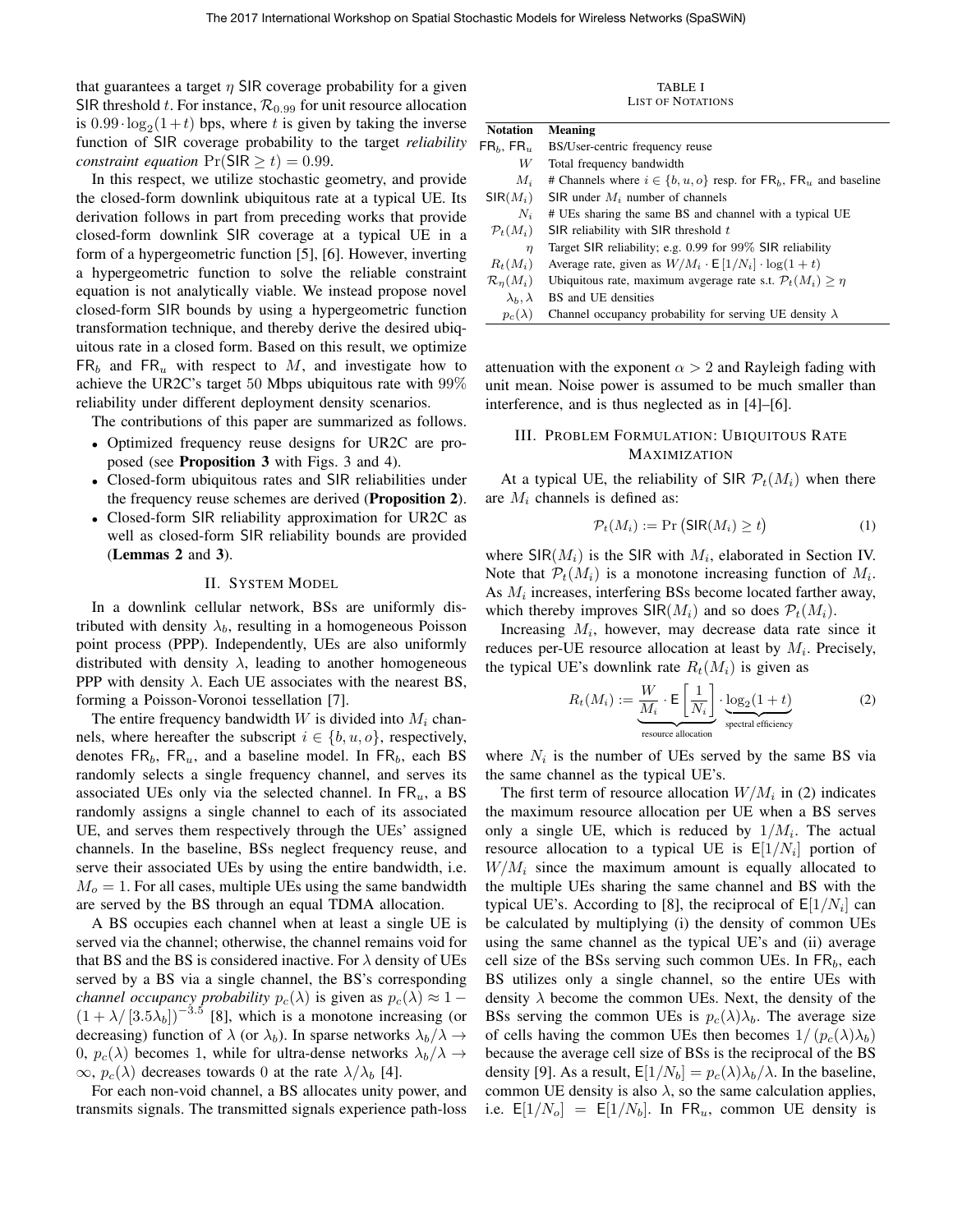TABLE II LIST OF RESOURCE ALLOCATION AND INTERFERER DENSITY

| <b>Scheme</b>   | <b>Resource Allocation</b> |                                           | <b>Interferer Density</b>                                |
|-----------------|----------------------------|-------------------------------------------|----------------------------------------------------------|
|                 | $W/M_i$                    | $E[1/N_i]$                                | $\lambda_i$                                              |
| <b>Baseline</b> | W                          | $p_c(\lambda)\lambda_b/\lambda$           |                                                          |
| FR <sub>b</sub> | $W/M_h$                    | $p_c(\lambda)\lambda_b/\lambda$           | $p_c(\lambda) \lambda_b$<br>$p_c(\lambda) \lambda_b/M_b$ |
| FR <sub>u</sub> | $W/M_{\rm u}$              | $p_c(\lambda/M_u)\lambda_b/(\lambda/M_u)$ | $p_c(\lambda/M_u)\lambda_b$                              |

reduced by  $1/M_u$ , and this enlarges the average cell size by replacing  $\lambda$  with  $\lambda/M_u$ , as summarized in Table II.

Consequently, in return for resource allocation reduction as  $M_i$  increases, it improves SIR reliability in (1), and thereby increases spectral efficiency in (2) for a fixed target reliability. To achieve UR2C, we capture this reliability-rate tradeoff between (1) and (2), and formulate our optimization problem.

$$
\begin{aligned} \text{(P0) maximize } R_t(M_i) \\ \text{s.t. } \mathcal{P}_t(M_i) \ge \eta \end{aligned}
$$

It is noted that  $R_t(M_i)$  and  $\mathcal{P}_t(M_i)$  respectively are monotone increasing and decreasing functions of the SIR threshold t. Therefore  $R_t(M_i)$  is maximized when  $\mathcal{P}_t(M_i) = \eta$  holds, which is the *reliability constraint equation*. In this respect, we define *ubiquitous rate*  $\mathcal{R}_n(M_i)$  as the maximum rate guaranteeing  $P_t(M_i) \geq \eta$ .

Our objective is to derive  $\mathcal{R}_n(M_i)$  for each frequency reuse scenario. To this end, we first derive a closed-form  $P_t(M_i)$  approximation (Lemma 3), and thereby easily solve the reliability constraint equation with respect to  $t$ . For this given optimal t, we tractably optimize  $\mathcal{R}_\eta(M_i)$  with respect to  $M_i$  under an ultra-reliable regime, i.e.  $\eta \approx 1$ .

# IV. CLOSED-FORM RELIABILITY VIA NORMALIZED SIR

This section derives closed-form SIR reliability approximation for UR2C (Lemma 3). This enables closed-form ubiquitous rate expressions in the next section (Proposition 2). To this end, we consider the following two techniques.

Technique #1. SIR normalization. At a typical UE, let  $S(\lambda_b)$  denote its received desired signal power when associating with the nearest BS out of all BSs with density  $\lambda_b$ . Similarly,  $I_r(\lambda_i)$  denotes aggregate interference where  $\lambda_i$  is *interferer density* and r the typical UE's association distance. In the baseline utilizing the entire bandwidth, all the BSs that have at least a single UE perform downlink transmissions interfering with the typical UE. Therefore,  $\lambda_o = p_c(\lambda)\lambda_b$ . In  $FR_b$ ,  $1/M_b$  portion of such non-void BSs become interferers, and thus  $\lambda_b = p_c(\lambda)\lambda_b/M_b$ . In FR<sub>u</sub>, only the BSs having at least a single UE that is served through the same channel as the typical UE's with probability  $1/M_u$  become interferers. It leads to  $\lambda = p_c(\lambda/M_u)\lambda_b$ , as summarized in Table II.

Next, we utilize a transformation between BS density  $\lambda_b$  and received signal power  $S(\lambda_b)$  (or  $\lambda_i$  and  $I_r(\lambda_i)$ ). According to mapping theorem  $[7]$ ,  $P$  times transmission power increase for all BSs is almost surely (a.s.) identical to  $P^{\frac{2}{\alpha}}$  times BS densification without their power increase, from the typical

UE's received signal power point of view. By exploiting this relationship, we can transform any  $\text{SIR}(M_i) = S(\lambda_b)/I_r(\lambda_i)$ into its normalized value  $SIR = S(1)/I_r(1)$  specified in the following lemma.

**Lemma 1.** (SIR normalization, Corollary 2.35 in [7]) SIR( $M_i$ ) *and its normalized* SIRg *satisfy the following relationship.*

$$
\mathsf{SIR}(M_i) = \left(\frac{\lambda_b}{\lambda_i}\right)^{\frac{\alpha}{2}} \widetilde{\mathsf{SIR}} \quad a.s.
$$
 (3)

This allows us to focus only on  $\lambda_i$  when examining the proposed scheme's impact on SIR.

Technique #2. Hypergeometric function transformation. When  $\lambda_i = \lambda_b$ , it has been known that the baseline model's downlink SIR coverage at a typical UE is the reciprocal of a Gauss-hypergeometric function [5], [6], given as

$$
\mathcal{P}_t(M_i) = \, {}_2F_1\left(1, -\frac{2}{\alpha}; 1-\frac{2}{\alpha}; -t\right)^{-1} \tag{4}
$$

where a Gauss hypergeometric function  ${}_2F_1(a, b; c; z) :=$  $\sum_{n=0}^{\infty} \frac{(a)_n (b)_n}{(c)_n}$  $\frac{(b)_n}{(c)_n} \frac{z^n}{n!}$  $\frac{z^n}{n!}$  and Pochhammer symbol  $(x)_n$  is defined as  $\Gamma(x + n)/\Gamma(x)$  for the Gamma function  $\Gamma(x + 1) := x!$ .

Applying Lemma 1 generalizes this result for an arbitrary  $\lambda_i > 0$  by using Lemma 1.

$$
\mathcal{P}_t(M_i) = \Pr\left(\widetilde{\mathsf{SIR}} \ge \left[\frac{\lambda_i}{\lambda_b}\right]^{\frac{\alpha}{2}}t\right) \tag{5}
$$

$$
= {}_{2}F_{1}\left(1, -\frac{2}{\alpha}; 1-\frac{2}{\alpha}; -\left[\frac{\lambda_{i}}{\lambda_{b}}\right]^{\frac{\alpha}{2}}t\right)^{-1} \tag{6}
$$

The last step follows from (4), which is also applicable for SIR. Setting  $\lambda_i = \lambda_b = 1$  while replacing t with  $(\lambda_i/\lambda_b)^{\frac{\alpha}{2}}t$ yield such a result.

The result (6) is, however, still not applicable for analytically solving the reliability constraint equation  $P_t(M_i) = \eta$ since the inverse function of (6) is unknown. We detour this problem by utilizing Pfaff's Gauss-hypergeometric function transformation [10], specified in the following lemma.

**Lemma 2.** (Reliability Bounds) SIR *reliability*  $\mathcal{P}_t(M_i)$  *is upper and lower bounded as follows.*

$$
\frac{\alpha}{2\pi \csc\left(\frac{2\pi}{\alpha}\right)} \left(1 + \left[\frac{\lambda_i}{\lambda_b}\right]^{\frac{\alpha}{2}} t\right)^{-\frac{2}{\alpha}} \le \mathcal{P}_t(M_i) \le \left(1 + \left[\frac{\lambda_i}{\lambda_b}\right]^{\frac{\alpha}{2}} t\right)^{-\frac{2}{\alpha}}
$$
(7)

Proof: Consider Pfaff's transformation [10] given as follows.

$$
{}_2F_1(c-a,b;c; [1-1/z]^{-1}) = (1-z)^{-b} {}_2F_1(a,b;c;z)
$$
 (8)

Setting  $x = t(\lambda_I/\lambda_S)^{\frac{\alpha}{2}}$  and applying  $a = b = -\frac{2}{\alpha}, c = 1 - \frac{2}{\alpha}$ ,  $\alpha$ <sup>,  $\alpha$ </sup>  $\alpha$ <sup> $\alpha$ </sup> and  $z = (1 + 1/x)^{-1}$  yields  $\mathcal{P}_t(M_i) = c_0 (1 + x)^{-\frac{2}{\alpha}}$  where  $c_0 :=_2 F_1 \left(-\frac{2}{\alpha}, -\frac{2}{\alpha}; 1-\frac{2}{\alpha}; \frac{1}{1+x}\right)$  $\big)$  is a monotonically decreasing function of x, having maximum  $\frac{2\pi}{\alpha}$  csc  $\left(\frac{2\pi}{\alpha}\right)$  and minimum 1 respectively when x approaches 0 and  $\infty$ . Applying these inequalities provides the desired result.

As shown in Fig. 2, the lower bound in Lemma 2 is only accurate for low SIR reliability when  $t \to \infty$ , so is not applicable for UR2C design. On the contrary, the upper bound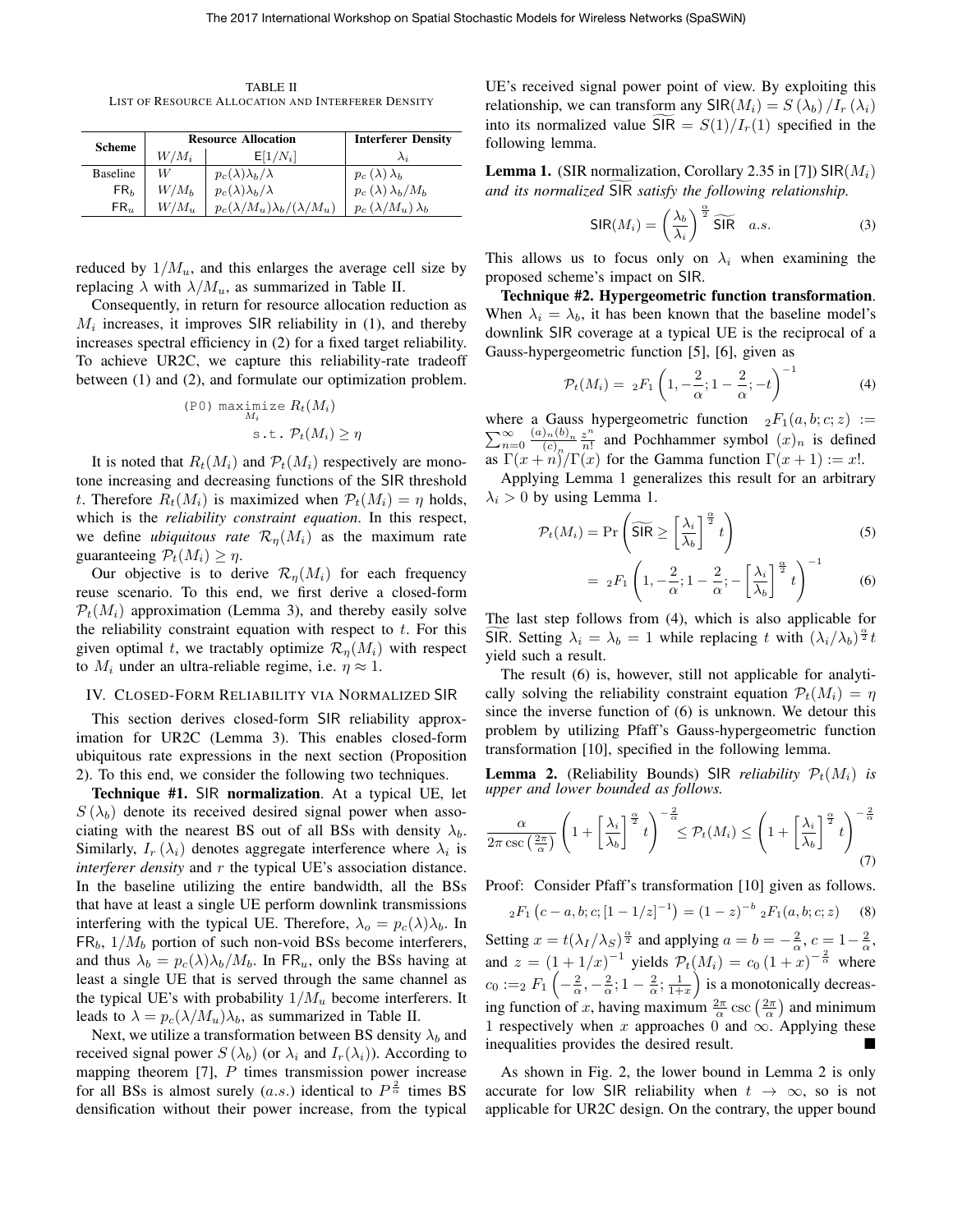

Fig. 2. Reliability bounds in Lemmas 2 and 3 ( $\lambda_i = \lambda_b$ ,  $\alpha = 4$ ).

has potential for the use in an ultra-reliable regime. This motivates us to further improve the upper bound.

With this end, we modify the upper bound so that it can asymptotically converge to the exact curve in the ultra-reliable regime, i.e.  $t \to 0$ . This only requires replacing the outermost exponent  $2/\alpha$  with  $2/(\alpha-2)$ , leading to another lower bound.

Lemma 3. (Closed-Form Ultra-Reliability) SIR *reliability*  $P_t(M_i)$  *is lower bounded as follows.* 

$$
\mathcal{P}_t(M_i) \ge \left(1 + \left[\frac{\lambda_i}{\lambda_b}\right]^{\frac{\alpha}{2}} t\right)^{-\frac{2}{\alpha - 2}}\tag{9}
$$

where the equality holds when  $(\lambda_i/\lambda_b)^{\frac{\alpha}{2}}t\to 0$ Proof: *See Appendix.*

As Fig. 2 shows, Lemma 3 lower bound is accurate in an ultra-reliable regime. In the following we therefore utilize this as an approximation, i.e.  $\mathcal{P}_t(M_i) \approx \left(1 + \left[\lambda_i/\lambda_b\right]^{\frac{\alpha}{2}} t\right)^{-\frac{2}{\alpha-2}}$ .

#### V. UBIQUITOUS RATE WITH FREQUENCY REUSE

In the first subsection, closed-form ubiquitous rates for  $FR<sub>b</sub>$ and  $FR_b$  are derived. Based on this result,  $FR_b$  and  $FR_u$  are optimized in the second subsection.

#### *A. Closed-Form Ubiquitous Rate*

Applying Lemma 3 with  $\lambda_i$  summarized in Table II yields the closed-form reliabilities for  $FR_b$ ,  $FR_u$ , and the baseline.

**Proposition 1.** (Reliability) *For*  $\eta \approx 1$ *, the reliabilities of*  $FR_b$ *,* FRu*, and the baseline for* SIR *threshold* t *are given as follows.*

$$
\mathsf{FR}_b: \quad \mathcal{P}_t(M_b) \approx \left[1 + \left(\frac{p_c(\lambda)}{M_b}\right)^{\frac{\alpha}{2}} t\right]^{-\frac{2}{\alpha - 2}} \tag{10}
$$

$$
\mathsf{FR}_u: \quad \mathcal{P}_t(M_u) \approx \left[1 + p_c \left(\frac{\lambda}{M_u}\right)^{\frac{\alpha}{2}} t\right]^{-\frac{2}{\alpha - 2}} \tag{11}
$$

$$
\text{Baseline :} \quad \mathcal{P}_t(1) \approx \left[1 + p_c\left(\lambda\right)^{\frac{\alpha}{2}} t\right]^{-\frac{2}{\alpha - 2}} \tag{12}
$$

The closed-form representations makes it possible to invert the reliability constraint equation  $P_t(M_i) = \eta$  with respect to t. Applying this t to the rate  $R_t(M_i)$  in (2) leads to the following closed-form ubiquitous rates.

**Proposition 2.** (Ubiquitous Rate) *For*  $\eta \approx 1$ *, ubiquitous rates of* FRb*,* FRu*, and the baseline are given as follows.*

$$
\mathsf{FR}_b: \mathcal{R}_\eta(M_b) \approx \frac{\eta W p_c(\lambda) \lambda_b}{M_b \lambda} \log_2 \left( 1 + \frac{c_\eta M_b^{\frac{\alpha}{2}}}{p_c(\lambda)^{\frac{\alpha}{2}}} \right) \tag{13}
$$

$$
\mathsf{FR}_u : \mathcal{R}_\eta(M_u) \approx \frac{\eta W p_c \left(\frac{\lambda}{M_u}\right) \lambda_b}{\lambda} \log_2 \left(1 + \frac{c_\eta}{p_c \left(\frac{\lambda}{M_u}\right)^{\frac{\alpha}{2}}}\right) (14)
$$

$$
\text{Baseline}: \mathcal{R}_{\eta}(1) \approx \frac{\eta W p_c(\lambda) \lambda_b}{\lambda} \log_2 \left( 1 + \frac{c_{\eta}}{p_c(\lambda)^{\frac{\alpha}{2}}} \right) \tag{15}
$$

*where*  $c_{\eta} := \left(\frac{\alpha}{2} - 1\right)(1 - \eta)$ Proof: *See Appendix.*

This result specifies the impacts of frequency reuse and ultra-densification on ubiquitous rate as below.

Remark 1. (Impact of Mi) *A larger* M<sup>i</sup> *decreases resource allocation, and yet increases spectral efficiency. Therefore, optimizing* M<sup>i</sup> *is required.*

For  $FR_u$ , the foregoing remark comes from the fact that  $p_c(\lambda/M_u)$  is a monotone decreasing function of  $M_u$ .

Remark 2. (Impact of Densification) *BS densification improves both spectral efficiency and resource allocation.*

By the definition  $p_c(\lambda)$  decreases with  $\lambda_b$ , and asymptotically converges toward 0 at the rate of  $\lambda/\lambda_b$ . This makes the density of the BSs occupying a single channel is upper bounded by the entire UE density, i.e.  $p_c(\lambda)\lambda_b < \lambda$ . Until reaching this bound, BS densification at least provides a marginal gain in resource allocation. Deploying more BSs also increases spectral efficiency by improving SIR reliability as specified in Lemma 3, leading to the above remark.

Remark 3. (Indistinguishable Condition) *The ubiquitous rates of*  $FR_b$  *and*  $FR_u$  *are indistinguishable if*  $M_b$  *and*  $M_u$  *satisfy*  $p_c(\lambda/M_u) = p_c(\lambda)/M_b$ , which is not always ensured since  $M_u$  and  $M_b$  are integers no smaller than 1.

It straightforwardly follows from comparing (13) and (14). This remark predicts that the optimal ubiquitous rates of  $FR<sub>b</sub>$ and  $FR_u$  are not always identical yet very close to each other, to be verified by simulation in the next section.

Remark 4. (Identically Optimal Condition) *For the optimal* M<sup>∗</sup> <sup>i</sup> *maximizing its ubiquitous rate, the optimal ubiquitous rates*  $\mathcal{R}_{\eta}(M_{b}^{*})$  *and*  $\mathcal{R}_{\eta}(M_{u}^{*})$  *become identical when both*  $M_b^*, M_u^* \to 1$  *or*  $\lambda_b \to \infty$ *.* 

The case  $M_i^* \to 1$  makes  $FR_b$  and  $FR_u$  converge to the baseline having  $M_o = 1$ . For  $\lambda_b \rightarrow \infty$ , indistinguishable condition in Remark 3 is always satisfied since  $p_c(\lambda)$  and  $p_c(\lambda/M_u)$  converge to 0.

# *B. Optimal Frequency Reuse Design*

The optimal  $M_i^*$  maximizing the ubiquitous rate is found as follows.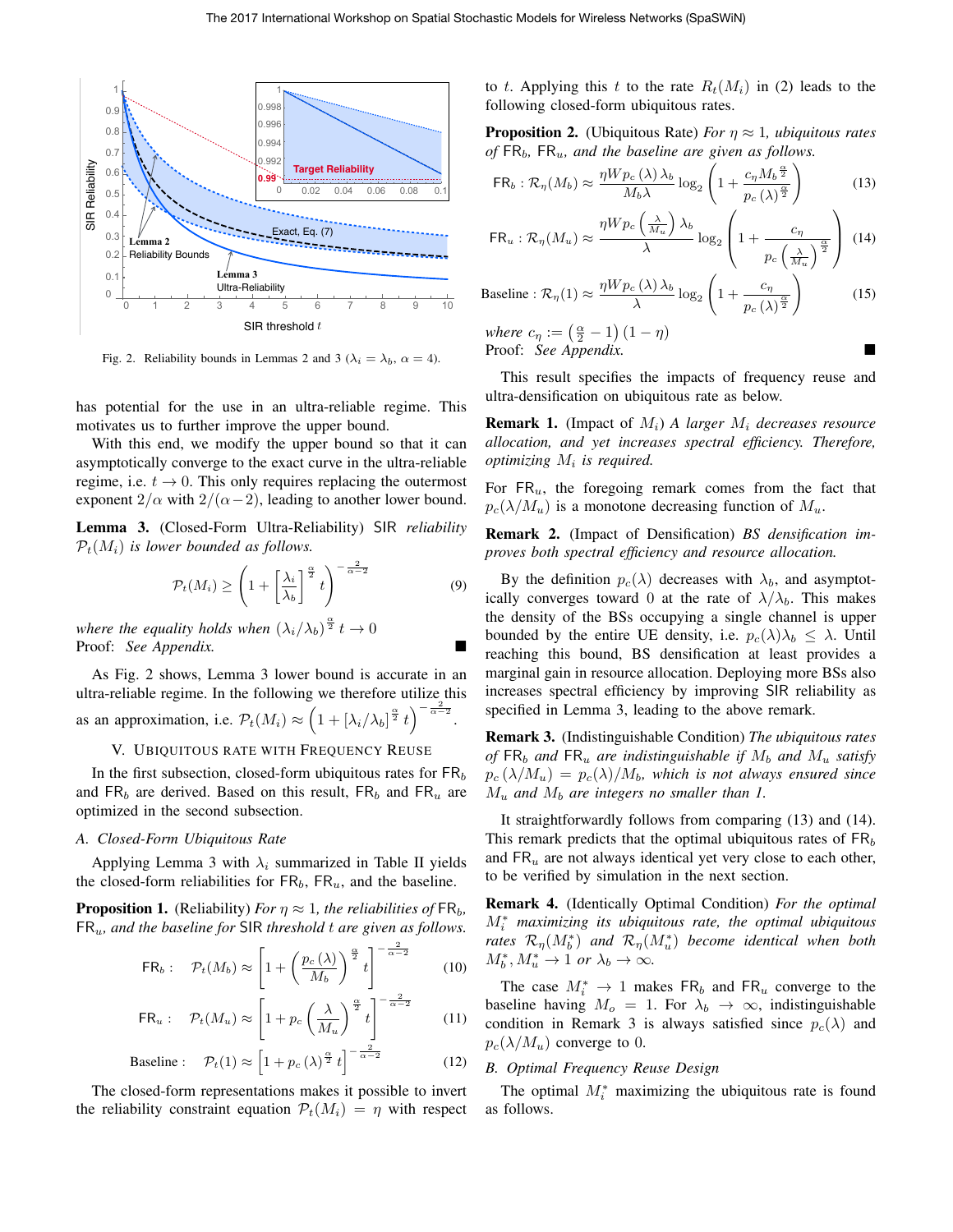

Fig. 3. Maximized ubiquitous rates of  $FR_b$  and  $FR_u$  ( $W = 100$  MHz).

**Proposition 3.** (Optimal  $M_i^*$ ) *For*  $\eta \approx 1$ *, the optimal*  $M_i^*$ *maximizing*  $\mathcal{R}_\eta(M_i)$  *is given as below.* 

$$
M_b^* \approx \underset{M_b}{\arg\min} \left| \left( 1 + \frac{p_c\left(\lambda\right)^{\frac{\alpha}{2}}}{c_\eta M_b^{\frac{\alpha}{2}}} \right) \log_2 \left( 1 + \frac{c_\eta M_b^{\frac{\alpha}{2}}}{p_c\left(\lambda\right)^{\frac{\alpha}{2}}} \right) - \frac{\alpha}{2} \right| \tag{16}
$$

$$
M_u^* \approx \underset{M_u}{\arg\min} \left| \left[ c_\eta + p_c \left( \frac{\lambda}{M_u} \right)^{\frac{\alpha}{2}} \right] \log_2 \left( 1 + \frac{c_\eta}{p_c \left( \frac{\lambda}{M_u} \right)^{\frac{\alpha}{2}}} \right) - \frac{\alpha c_\eta}{2} \right| \tag{17}
$$

Proof: *See Appendix.*

For  $\lambda_b \to 0$  or  $\infty$ , the optimal  $M_i^*$ 's converge as follows.

**Corollary 1.** (Asymptotically Optimal  $M_i^*$ ) *For*  $\eta \approx 1$ *, the asymptotic behavior of the optimal* M<sup>∗</sup> <sup>i</sup> *with respect to BS density*  $\lambda_b$  *is given as follows.* 

$$
M_b^* = M_u^* = \begin{cases} \infty & \text{if } (1 - \eta)\lambda_b^{\frac{\alpha}{2}} \to 0 \\ 1 & \text{if } (1 - \eta)\lambda_b^{\frac{\alpha}{2}} \to \infty \end{cases} \tag{18}
$$

In the first diverging  $M_i^*$ , we can notice that the increase in  $M_i^*$  comes from a higher reliability requirement  $\eta$  and/or lower BS density. This implies exploiting frequency reuse becomes more effective for the UR2C design in sparse networks. The second converging  $M_i^*$  to unity follows from the fact that BS ultra-densification can solely provide the target ultra-reliability while no longer relying on frequency reuse.

## VI. NUMERICAL EVALUATION

Default system parameters in this section are given as follows:  $\eta = 0.99$ ,  $\alpha = 4$ , and  $W = 100$  MHz [2]. Applying Proposition 3 to Proposition 2 via numerical simulation yields the following frequency reuse design guideline for UR2C.

 $FR_b$  and  $FR_u$  increases ubiquitous rate, further improved by higher  $\eta$  and  $\alpha$ . Fig. 3 shows the maximized ubiquitous rates with  $FR_b$  and  $FR_u$  based on Proposition 3 (see yellow dotted and blue solid curves) outperform the baseline result without frequency reuse (black dash-dotted). The gain in ubiquitous rate,  $\mathcal{R}_{\eta}(M_i^*)/\mathcal{R}_{\eta}(1)$ , increases for higher  $\eta$  as it makes frequency reuse more effective to cope with the



Fig. 4. Maximized ubiquitous rates of  $FR_b$  and  $FR_u$  ( $W = 100$  MHz).

target reliability requirement. Compared to the baseline, the maximum gain with  $\eta = 0.999$  is 3.15 times larger than the gain with  $\eta = 0.99$ . For higher  $\alpha$ , the gain also increases since SIR grows along with  $\alpha$  under an interference-limited regime [4]–[6], amplifying the effect of frequency reuse in ubiquitous rate improvement. When  $\alpha$  becomes 6 from 4, it increases the gain by 2.03 times. For a given target ubiquitous rate 50 Mbps, both  $FR<sub>b</sub>$  and  $FR<sub>u</sub>$  improve ubiquitous rate for all considered scenarios, while not converging to the baseline. This leads to reducing the required BS densification by up to 46%.

 $FR_b$  mostly performs better while  $FR_u$  sometimes outperforms for large BS density. Overall, the maximized ubiquitous rates of  $FR_b$  and  $FR_u$  keep crossing as BS density increases, but have no significant gap. As predicted in Remark 3, the reason follows from the fact that  $M_i$ 's are integers no smaller than 1. These coarse unit changes cannot effectively minimize the objective argument functions in Proposition 3, so constantly lead to peaky crossings as well as the gap between the results from Proposition 3 and a full search algorithm in Fig. 3, until  $FR_b$  and  $FR_u$  converge to the baseline. While having similar ubiquitous rates,  $FR_b$  requires less number of channels as shown in Fig. 4, so is more preferable than  $FR_u$ , especially for small BS density where  $M^*$  is unrealistically large. For moderate BS density,  $FR_u$  sometimes provides up to 28% higher ubiquitous rate than  $FR_b$ , and it is thus important to compare them in this regime for UR2C design. For large BS density, frequency reuse gain in ubiquitous rate disappears as also anticipated in Remark 4 and Corollary 1.

Optimal  $FR_b$  and  $FR_u$  provides similar per-UE resource allocations and spectral efficiencies. Fig. 5 illustrates that  $FR_b$ 's maximum per-UE allocation  $W/M_b^*$  is larger but its actual allocation fraction  $E[1/N_b^*]$  within the maximum value due to multiple access is smaller. These two factors cancelled out each other, resulting in almost the same resource allocation as  $FR_u$ 's. Fig. 6 visualizes  $FR_b$ 's maximized spectral efficiency keeps crossing but becomes clearly larger under a small BS/UE density environment. This originates from the fact that  $FR_b$ more aggressively reduces interference by forcing to use only a